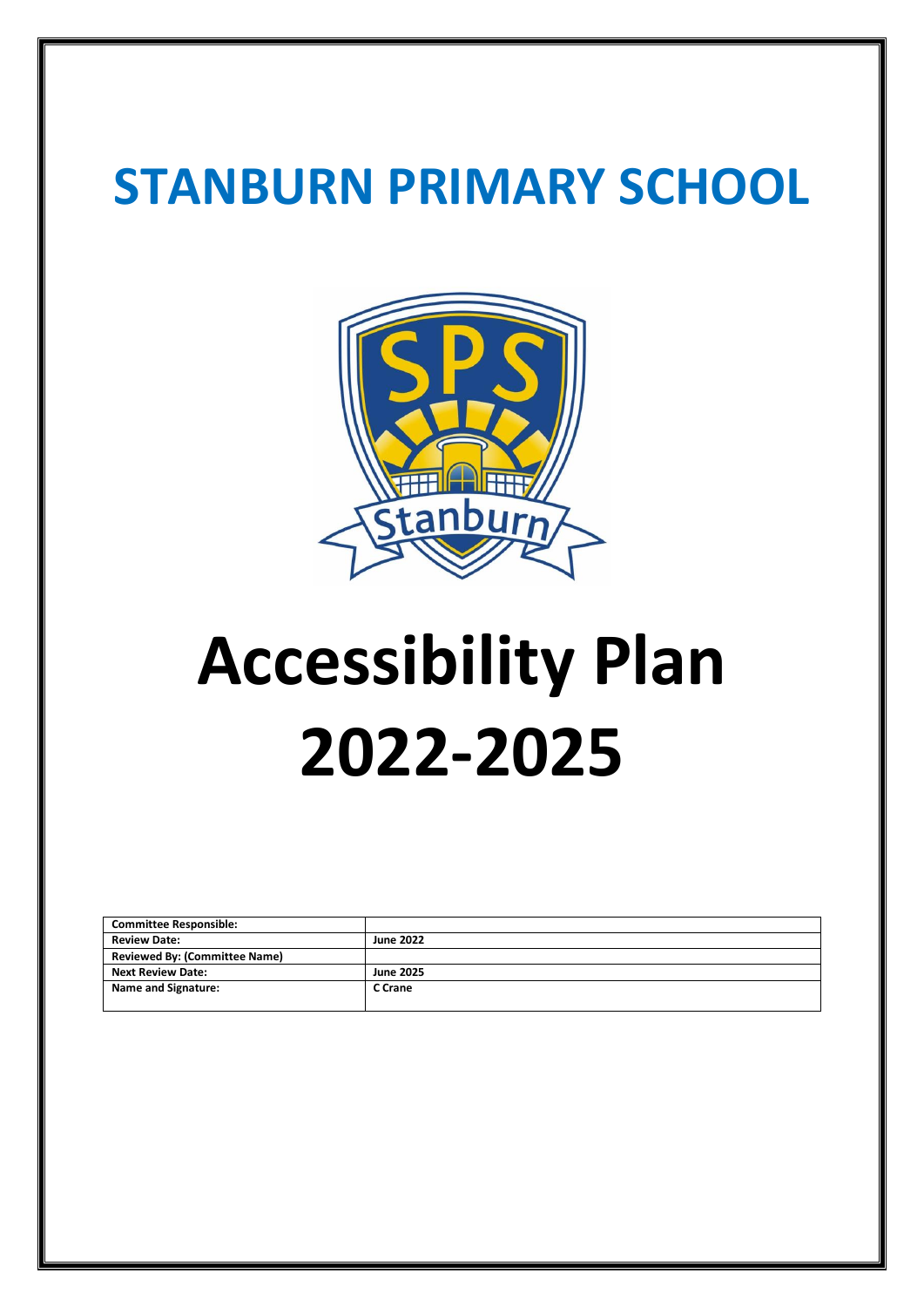## **Introduction**

The Equality Act 2010 provides three main duties towards disabled pupils:

- not to treat disabled pupils less favourably for a reason related to their disability;
- to make reasonable adjustments for disabled pupils, so that they are not at a substantial disadvantage;
- to plan to increase access to education for disabled / SEND pupils.

This Plan sets out the proposals of the Governing Body of the school to increase access to education for disabled pupils in the three areas required by the planning duties in the Equality Act:

- increasing the extent to which disabled pupils can participate in the school curriculum;
- improving the environment of the school to increase the extent to which disabled pupils can take advantage of education and associated services;
- improving the delivery to disabled pupils of information which is provided in writing for pupils who are not disabled.

It is a requirement that the School's Accessibility Plan is resourced, implemented and reviewed and revised as necessary. Attached is an action plan which shows how the school will address the priorities identified in the strategy.

## **The purpose and direction of the school's strategy**

Vision and values

We are committed to providing a fully accessible environment which values and includes all pupils, staff, parents and visitors regardless of their education, physical, sensory, social, spiritual, emotional and cultural needs.

We are committed to challenging negative attitudes about disability and accessibility and to developing a culture of awareness, tolerance and inclusion.

#### Information from pupil data and school audit

Pupil attainment and progress data will feed into the plan. The latest information will be available on our website.

#### Views of those consulted during the development of the Plan

Stakeholders will be surveyed during the review of the plan to ensure that their views are taken into account.

#### **The main priorities in the school's plan**

Increasing the extent to which disabled / SEND pupils can participate in the school curriculum

Increase access to the **curriculum** for pupils with a disability / SEND, expanding the curriculum as necessary to ensure that pupils are as, equally, prepared for life as their peers.

This covers teaching and learning and the wider curriculum of the school such as participation in after-school clubs, leisure and cultural activities or school visits.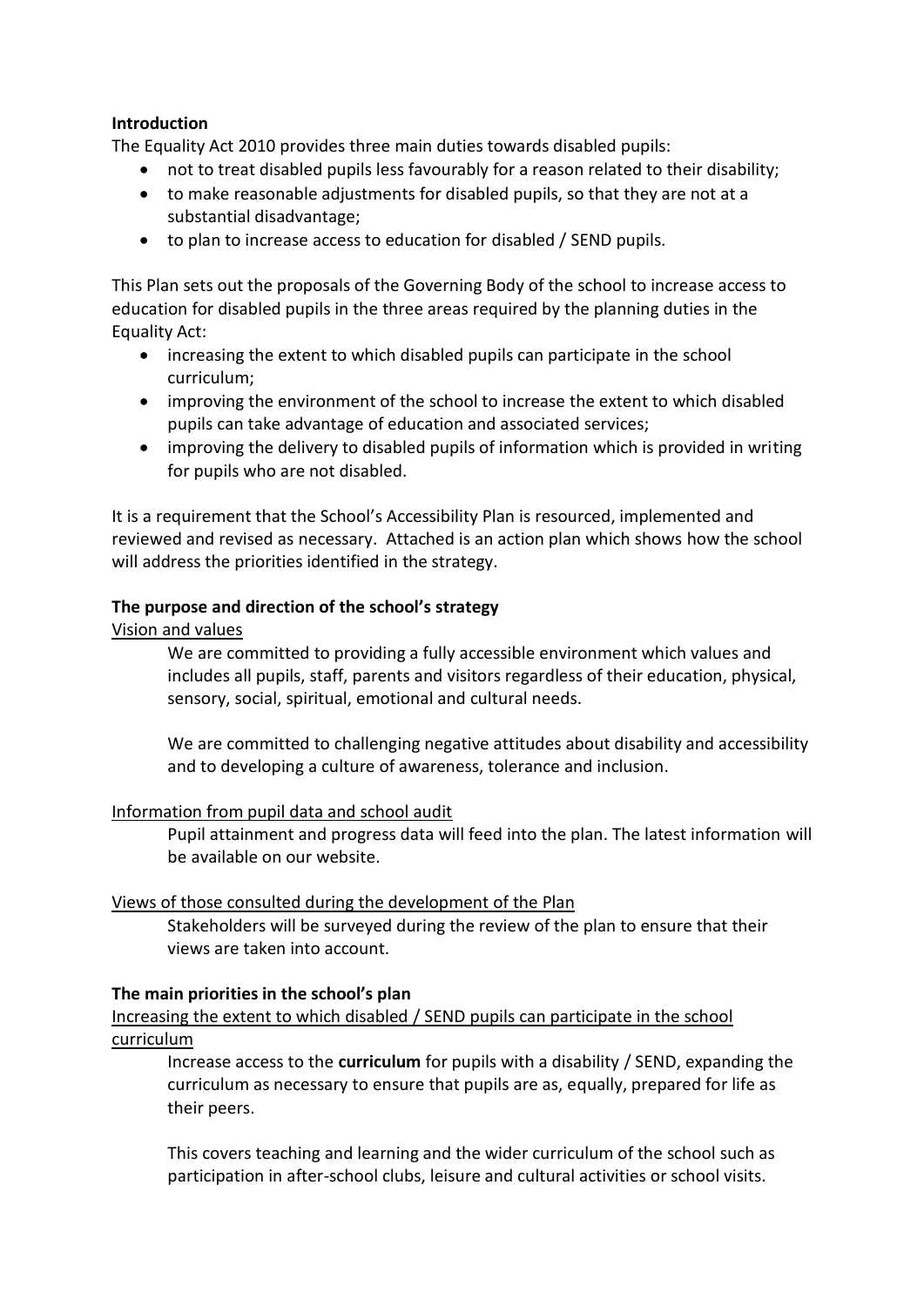It also covers the provision of specialist **aids and equipment**, which may assist these pupils in accessing the curriculum.

Improving the physical environment of the school to increase the extent to which disabled / SEND pupils can take advantage of education and associated services

Improve access to the **physical environment** of the school, adding specialist facilities as necessary. This covers improvements to the physical environment of the school and physical aids to access education.

Improving the delivery to disabled / SEND pupils of information that is provided in writing for pupils who are not disabled

Improve the delivery of **written information and verbal information** to pupils, staff, parents and visitors with disabilities / SEND. Examples might include handouts, timetables, textbooks and information about the school and school events. The information should be made available in various preferred formats within a reasonable time frame.

#### **Making it happen**

Management, coordination and implementation

The school plans, over time, to increase the accessibility of provision for all pupils, staff and visitors to the school.

Attached is an Action Plan, relating to these key aspects of accessibility. The plan will be reviewed and adjusted on an annual basis.

We acknowledge that there is a need for ongoing awareness raising and training for staff and governors in the matter of disability discrimination and the need to inform attitudes on this matter.

The Accessibility Plan should be read in conjunction with other school policies and procedures.

The Plan will be monitored through the Committees of the Board of Governors.

#### Getting hold of the school's Plan

The plan will be available on the school website.

| Signed: | (Chair of governors) |  |
|---------|----------------------|--|
|---------|----------------------|--|

Date:\_\_\_\_\_\_\_\_\_\_\_\_\_\_ Review date: \_\_\_\_\_\_\_\_\_\_\_\_\_\_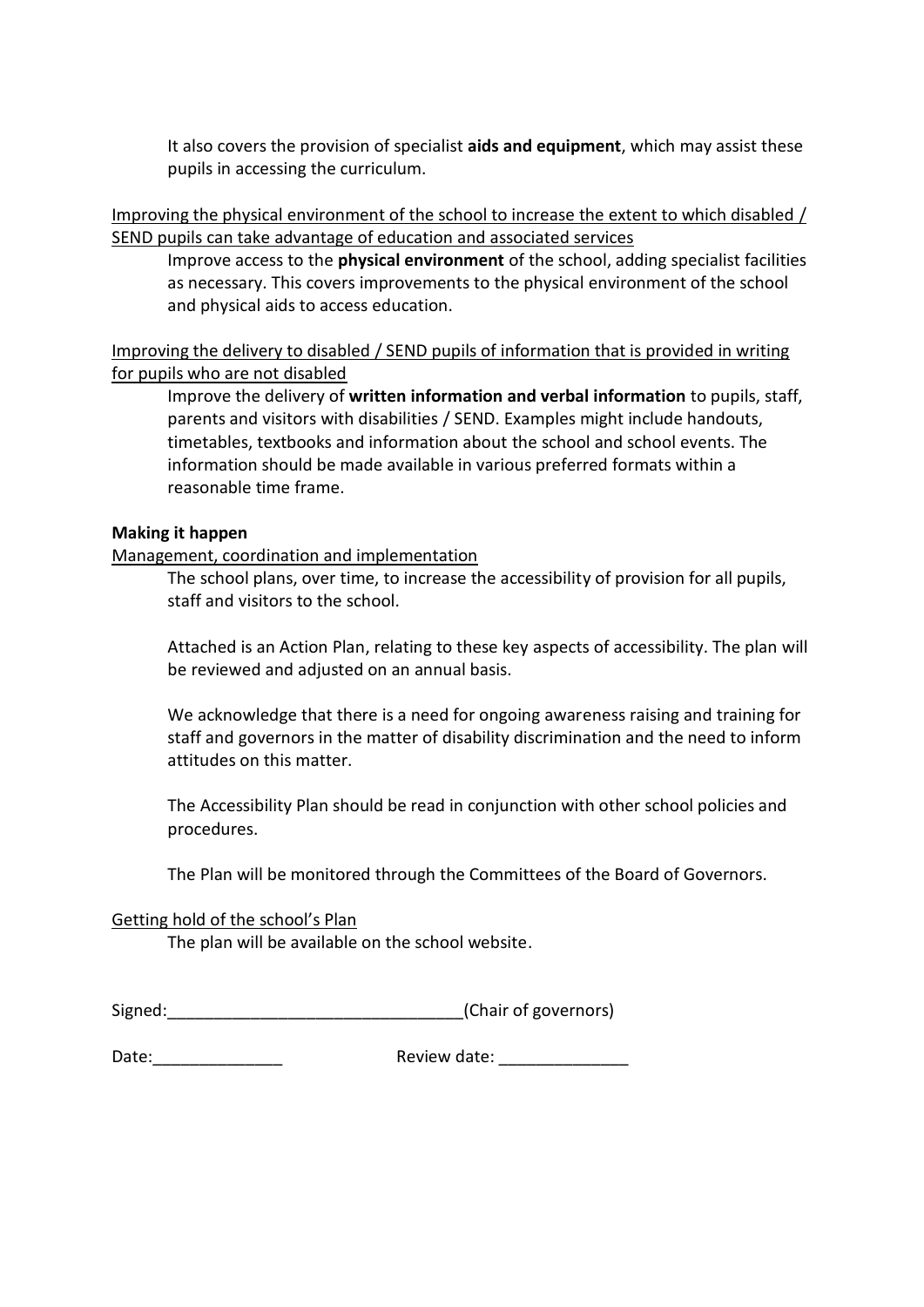|                                                  | <b>Current situation</b>                                                                                                                                                                                                                                                                                                                                                                                                                                                                                                         | <b>Targets</b>                                                                                                                                                                                                                                                                                                                                                                                                                   | <b>Strategies</b>                                                                                                                                                                                                                                                                                                                                                                                                                                                                                                                                                | <b>Success Criteria</b>                                                                                                                                                                                                                                                                                                                                            | <b>Timeframe</b> | <b>Staff responsible</b>                                                             |
|--------------------------------------------------|----------------------------------------------------------------------------------------------------------------------------------------------------------------------------------------------------------------------------------------------------------------------------------------------------------------------------------------------------------------------------------------------------------------------------------------------------------------------------------------------------------------------------------|----------------------------------------------------------------------------------------------------------------------------------------------------------------------------------------------------------------------------------------------------------------------------------------------------------------------------------------------------------------------------------------------------------------------------------|------------------------------------------------------------------------------------------------------------------------------------------------------------------------------------------------------------------------------------------------------------------------------------------------------------------------------------------------------------------------------------------------------------------------------------------------------------------------------------------------------------------------------------------------------------------|--------------------------------------------------------------------------------------------------------------------------------------------------------------------------------------------------------------------------------------------------------------------------------------------------------------------------------------------------------------------|------------------|--------------------------------------------------------------------------------------|
| Access to the<br>curriculum for all<br>children. | All children have<br>$\bullet$<br>access to the<br><b>EYFS or National</b><br>Curriculum.<br>Children with<br>$\bullet$<br>additional needs<br>including<br>disabilities have<br>additional<br>support<br>personalised to<br>their needs,<br>including the use<br>of additional<br>staff,<br>interventions,<br>resources,<br>differentiated<br>tasks and<br>personalised<br>targets linked to<br>external<br>professional<br>advice.<br>Termly reviews<br>occur to review<br>the progress and<br>support given to<br>each child. | Additional<br>$\bullet$<br>resources<br>available for<br>children within<br>the classrooms<br>including visual<br>supports, fine<br>and gross motor<br>skill resources,<br>sensory<br>resources.<br>Adapted<br>$\bullet$<br>resources<br>available as<br>necessary, e.g.<br>written material<br>to be enlarged to<br>different font<br>sizes, enlarged to<br>different sized<br>paper, copied on<br>different<br>coloured paper. | Review of<br>$\bullet$<br>resources in<br>school and<br>purchase further<br>resources as<br>needed. Year<br>Leaders to<br>manage generic<br>resources and<br>SENDCo to<br>manage more<br>personalised<br>provision.<br>Visual resource<br>bank available on<br>shared computer<br>drive for all<br>teachers to<br>access, to<br>include<br>resources from<br>external services<br>such as SALT and<br>OT.<br>Teachers to<br>$\bullet$<br>consider the<br>impact of colour<br>and font when<br>using<br>presentations.<br>To consider<br>access to PE<br>lessons. | Children have<br>$\bullet$<br>access to<br>appropriate<br>resources as<br>needed.<br>Children actively<br>$\bullet$<br>use resources<br>within lessons.<br>Teachers have<br>access to a visual<br>support resource<br>bank that is<br>regularly<br>updated.<br>Teachers access<br>and use the<br>communication<br>through print<br>package Widgit<br>through LGfL. | Ongoing          | SENDCo<br>$\bullet$<br>All class teachers<br>$\bullet$<br>All teaching<br>assistants |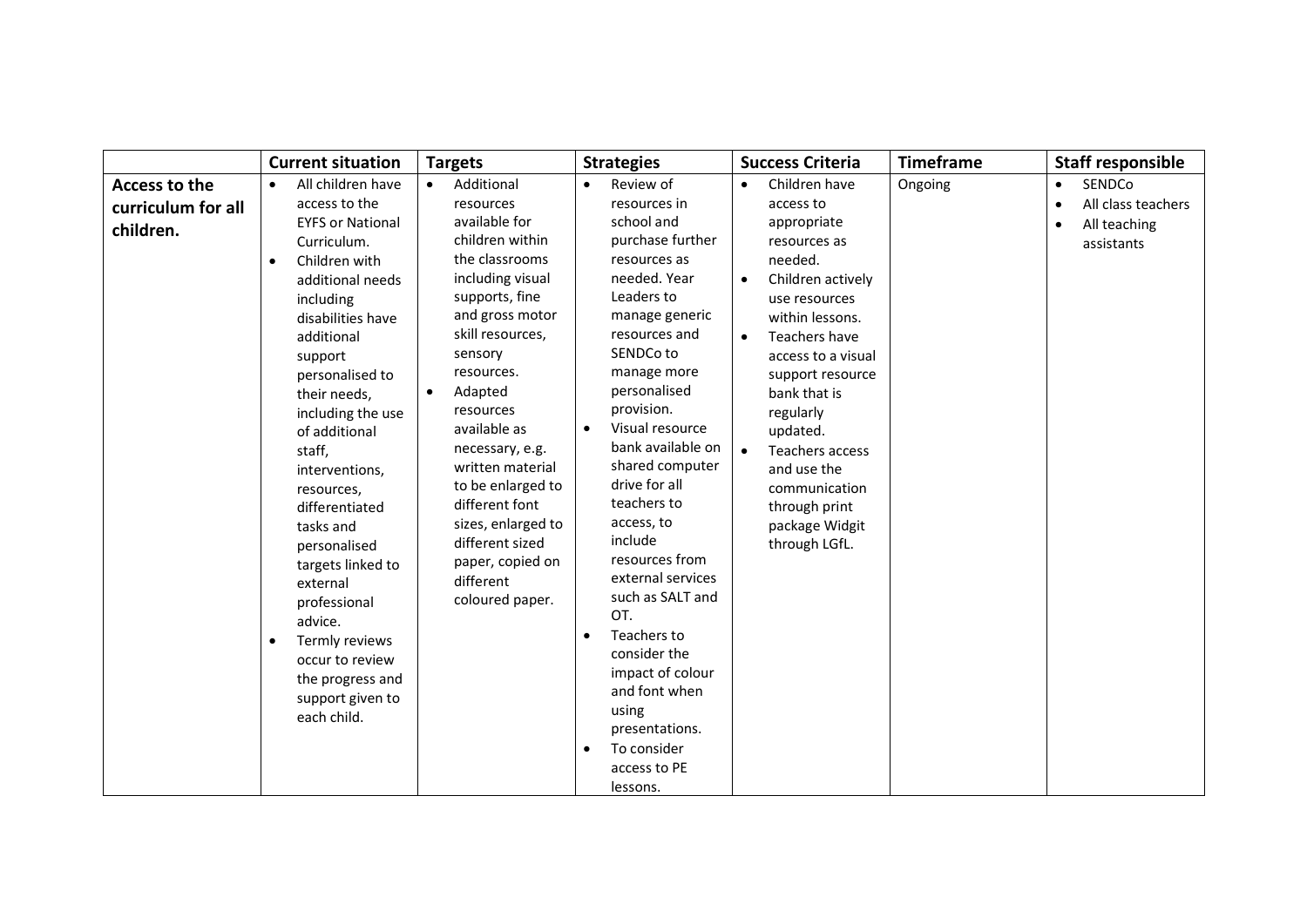|                                                                                                 | <b>Current situation</b>                                                                                                                                                                                                                                                                                                                                                                                                                                                                                                                                                            | <b>Targets</b>                                                                                                     | <b>Strategies</b>                                                                                                                                                                              | <b>Success Criteria</b>                                                                                   | <b>Timeframe</b> | <b>Staff responsible</b>                                                                                                             |
|-------------------------------------------------------------------------------------------------|-------------------------------------------------------------------------------------------------------------------------------------------------------------------------------------------------------------------------------------------------------------------------------------------------------------------------------------------------------------------------------------------------------------------------------------------------------------------------------------------------------------------------------------------------------------------------------------|--------------------------------------------------------------------------------------------------------------------|------------------------------------------------------------------------------------------------------------------------------------------------------------------------------------------------|-----------------------------------------------------------------------------------------------------------|------------------|--------------------------------------------------------------------------------------------------------------------------------------|
| <b>Children with</b><br>disabilities to be<br>able to access<br>extra-curricular<br>activities. | A range of<br>$\bullet$<br>lunchtime and<br>after school<br>clubs are<br>available. Some<br>of these are run<br>free of charge by<br>teachers and<br>other activities<br>are run by<br>external<br>providers. Some<br>in house clubs<br>include activities<br>that are<br>arranged by<br>invite only e.g.<br>homework club<br>or can be<br>arranged to<br>invite identified<br>children e.g.<br>dance club.<br>Children with<br>$\bullet$<br>SEND access out<br>of school<br>activities such as<br>school trips. Risk<br>assessments are<br>carried out and<br>adjustments<br>made. | Children with<br>$\bullet$<br>additional needs<br>have access to a<br>range of extra-<br>curricular<br>activities. | A review to be<br>$\bullet$<br>completed of the<br>access of clubs by<br>children with<br>additional needs,<br>including the<br>support that can<br>be given by<br>external club<br>providers. | Children with<br>$\bullet$<br>additional needs<br>are accessing<br>extra curriculum<br>clubs effectively. | Ongoing          | SENDCo<br>$\bullet$<br>All class teachers<br>$\bullet$<br>All teaching<br>$\bullet$<br>assistants<br>All club providers<br>$\bullet$ |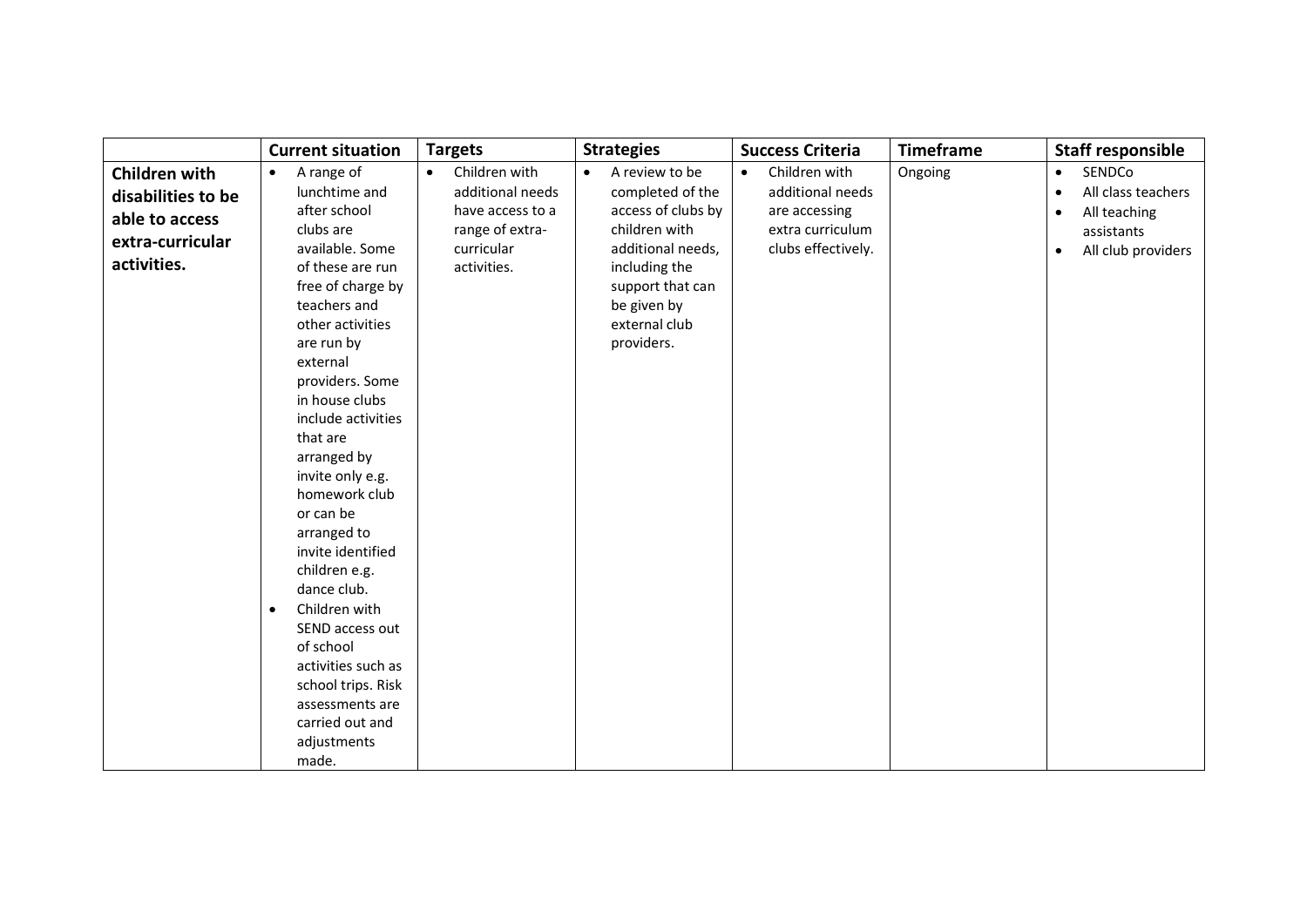|                   | <b>Current situation</b> | <b>Targets</b>          | <b>Strategies</b>       | <b>Success Criteria</b>        | <b>Timeframe</b> | <b>Staff responsible</b>     |
|-------------------|--------------------------|-------------------------|-------------------------|--------------------------------|------------------|------------------------------|
| The physical      | The school<br>$\bullet$  | The school<br>$\bullet$ | Individual<br>$\bullet$ | Children, parents<br>$\bullet$ | Ongoing          | SENDCo<br>$\bullet$          |
| environment is    | environment              | environment is          | support provided        | and visiting                   |                  | Site Supervisor<br>$\bullet$ |
| accessible to all | includes a lift,         | accessible for          | to children or          | members of the                 |                  | All members of               |
| with reasonable   | disabled toilets,        | children, parents       | adults as               | community are                  |                  | staff                        |
|                   | yellow nosing on         | and members of          | required e.g.           | able to access the             |                  |                              |
| adjustments       | stairs,                  | the community.          | routes around           | physical                       |                  |                              |
| available as      | accessibility for a      |                         | the school              | environment                    |                  |                              |
| required.         | range of physical        |                         | planned to              | effectively.                   |                  |                              |
|                   | needs.                   |                         | support those           |                                |                  |                              |
|                   | Adaptations to<br>O      |                         | with visual             |                                |                  |                              |
|                   | classroom                |                         | impairments,            |                                |                  |                              |
|                   | environments are         |                         | quiet spaces            |                                |                  |                              |
|                   | made for each            |                         | available for           |                                |                  |                              |
|                   | class to meet the        |                         | children sensitive      |                                |                  |                              |
|                   | needs of the             |                         | to noise in the         |                                |                  |                              |
|                   | children e.g.            |                         | lunch hall, or          |                                |                  |                              |
|                   | table layout             |                         | carers with             |                                |                  |                              |
|                   |                          |                         | wheelchairs can         |                                |                  |                              |
|                   |                          |                         | use ramped              |                                |                  |                              |
|                   |                          |                         | access.                 |                                |                  |                              |
|                   |                          |                         | Risk assessments        |                                |                  |                              |
|                   |                          |                         | written for             |                                |                  |                              |
|                   |                          |                         | individual              |                                |                  |                              |
|                   |                          |                         | children as             |                                |                  |                              |
|                   |                          |                         | required.               |                                |                  |                              |
|                   |                          |                         |                         |                                |                  |                              |